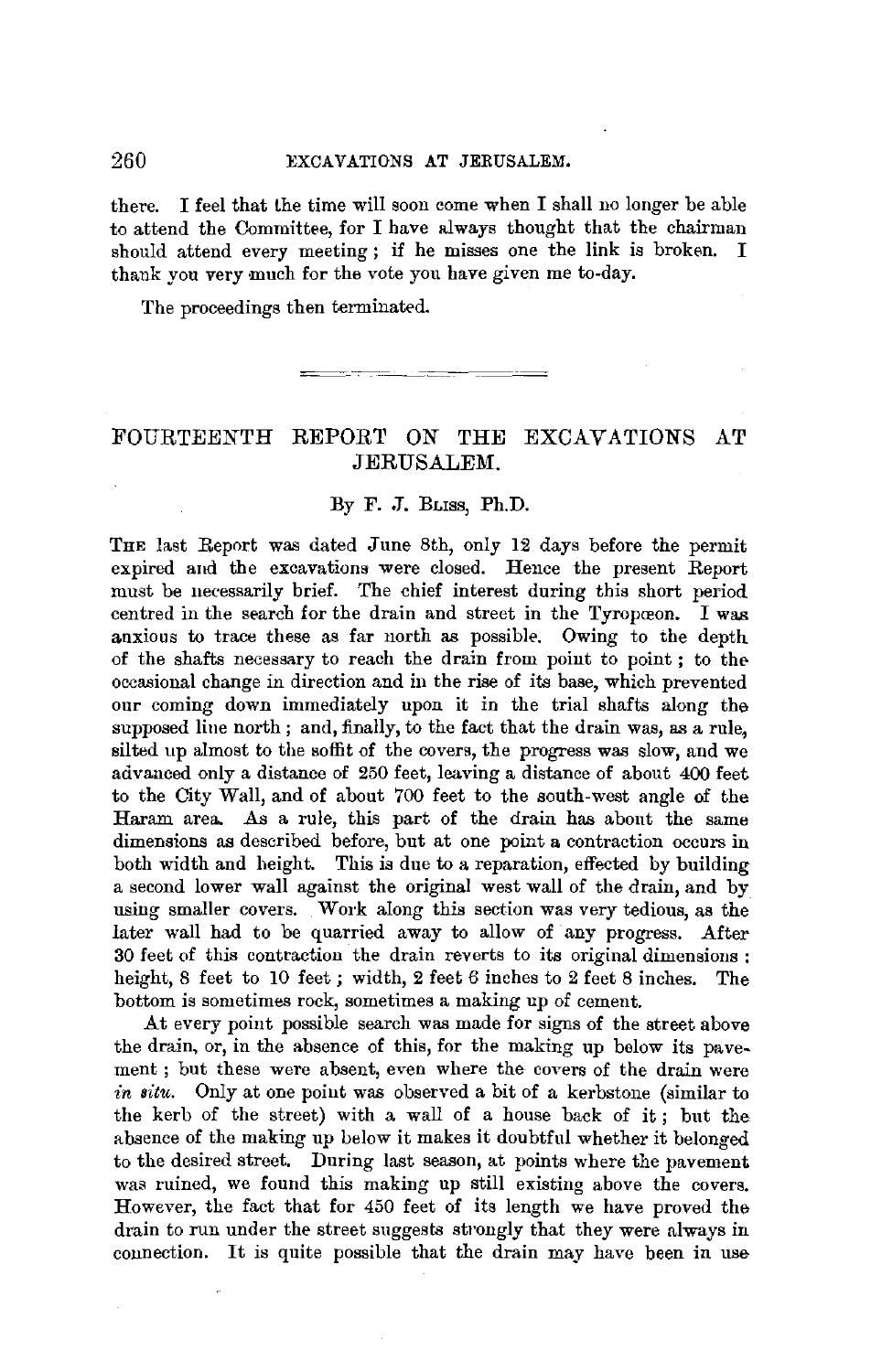after all signs of the street and its making up had disappeared from certain parts of the line.

Though our street was lost some 1,150 feet from the south-west angle of the Haram area and the drain was traced only to a point some 700 feet south of this corner, yet the discoveries of Sir Charles Warren at this same angle give a hint as to the further course of both. From a point 160 feet north-west of Barclay's Gate he traced a channel along the west side of the Haram area to a point some 130 feet south of the south-west angle, a distance of about 550 feet. For the first 160 feet it is only a narrow passage 18 inches wide, having a flat roof of flagging. It then broadens to a width of 3 feet, and turning to the south runs for 123 feet, with masonry walls, roofed over by a semicircular arch, the height being 8 feet. It then enters the rock, which continues to the south-west angle, the height varying from 8 feet to 12 feet, the breadth from 3 feet 9 inches to 4 feet. The roof is of arched masonry. In its course it passes through two circular cisterns. "After passing around the south-west angle. "After passing around the south-west angle, the aqueduct changes its direction more easterly, and, emerging from the rock, is carried on in masonry 3 feet wide, with an arch of five voussoirs, .... .After about 40 feet it turns to south and is continued in a drain 2 feet wide, roofed over with flat stones for a further distance of 59 feet, when it becomes silted up and very narrow." 1

.At this place it is pointing in general towards our drain, which is some 570 feet to the south. Although the central part of this channel is arched over yet both at the north and the south it is covered with flagging like our drain. The higher part of this channel is called an aqueduct, but for the last 59 feet to the south it is distinctly called a drain. Comparing the level of the base of this channel at the south-west angle with the level of the base of our drain at the point last seen we find a drop of about 1 in 14. The average fall in our drain is about 1 in 16. The fall in the northern channel is 1 in 20. It should be noticed that the northern drain where last seen has a breadth of 2 feet and is said to be narrowing. Our drain has a breadth of from 2 feet 6 inches to 2 feet 8 inches. This need not necessarily militate against the identity of the two, as the construction of our drain varied at different places both in height and the class of masonry employed.

West of the Haram wall, at various points between the south-west angle and Barclay's Gate, at a height of from 10 to 23 feet above the roof of the channel, Sir Charles Warren found a fine pavement, connected here and there by manholes with the channel below. The blocks are of hard *miasae,* the largest of which measures 7 feet by 4 feet, with a thickness of 18 inches. They are well polished as if by traffic.<sup>2</sup> The largest of the paving stones in the street above our drain measure 6 feet by 4 feet, with a thickness of 18 inches. They are also of hard *missae,*  and well polished. From our street also occur manholes leading to the

2 *Ibid.,* pp. 172 and 178,

<sup>&</sup>lt;sup>1</sup> Jerusalem Volume of "Survey," pp. 179-183.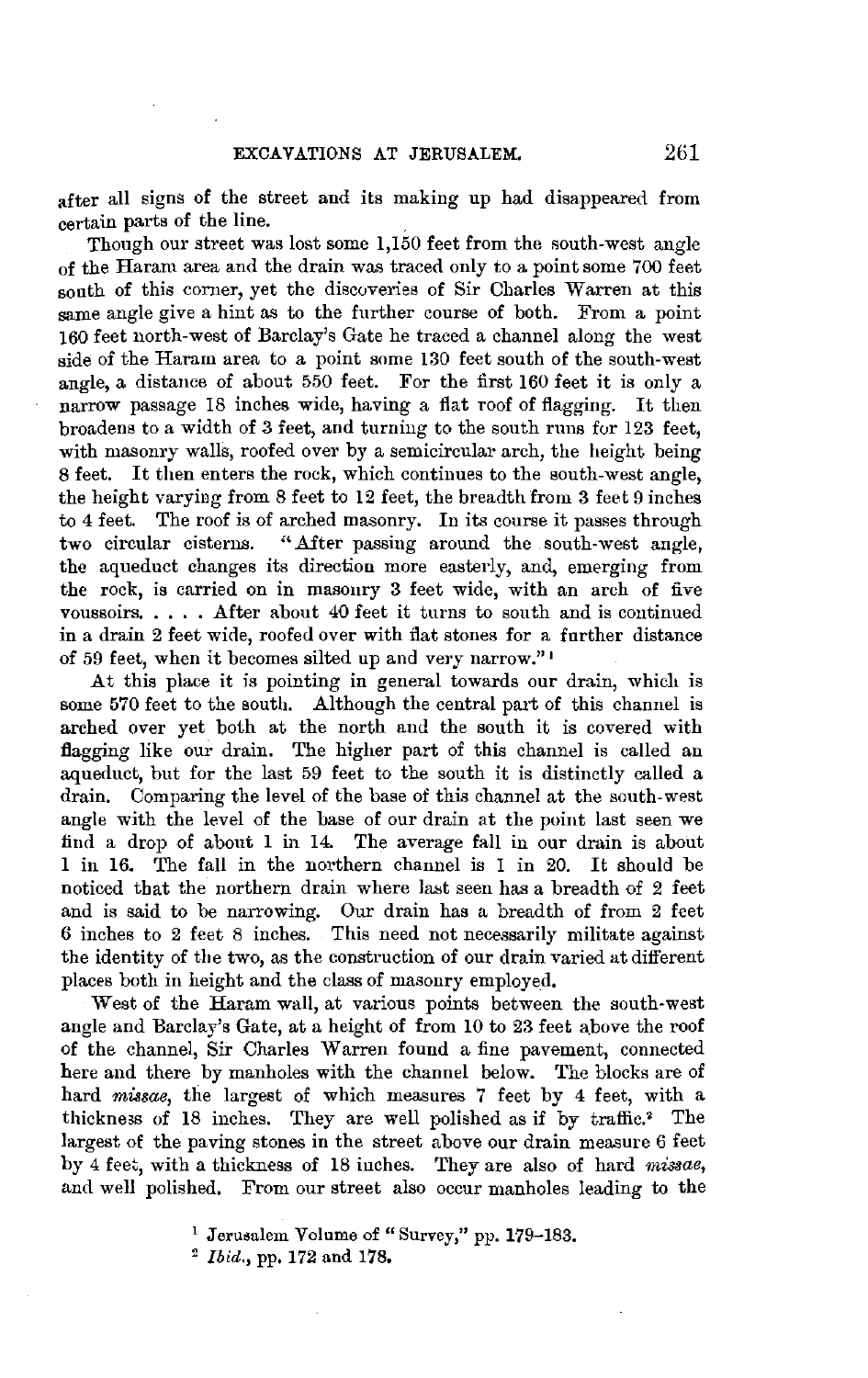drain. Circumstances prevented our testing the connection of our work with that of Warren, but the identity of our drain and pavement with the northern channel and pavement ia strongly suggested by a comparison of those two systems, almost directly pointing towards each other. We have thus at least a hint of a paved road leading from Barclay's Gate down the Tyropœon Valley, terminating at the gate which we found south-west of the Pool of Siloam.

In my last Report I spoke of the examination of the west slope of Ophel, which was not then complete. This was made from the place where the hill tapers down to a point, near the junction of the Kedron and Tyropœon Valleys, northwards to the point where it is cut by the section CD *(see* last Report), a distance of 725 feet. The object of this study was double : first, to see whether there exist any remains of an ancient wall along the top ; second, to ascertain whether any rock-hewn steps descend into the Tyropœon. In order to test the first question, it was necessary to examine the top of the rock ; in order to test the second, to examine the slope. Along a large part of the line the top of the rock is either exposed or lies very near the surface, hence only a few trenches or tunnels, driven back 10 feet from the top of the rock, were required to exhaust the probabilities.• In none of these was the looked-for wall discovered. Between B and Shaft **1** a modern cemetery prevented any work. Shaft I was sunk back from the face of the exposed cliff. Rock was found at 6 feet ; here a scarp facing *east* suggested a cistern sunk in the rock in the path of the desired wall. In Shaft 2 the rock was found at 5 feet. At Shaft 3 the rock was found by merely scraping away the face of the terrace. Between Shafts 3 and 4 the rock is exposed. At Shaft 5 the top of the rock appeared at a depth of *6* feet. Driving back a tunnel for 10 feet we found nothing but shallow cuttings. A gallery was driven back towards Shaft 4, and at a distance of 16 feet a cistern hewn in the rock back of the cliff, and-vaulted over, occupies the place where a wall should run. Thirty feet further on another cistern occurs.

Between Shafts 5 and 6 the top of the rock is exposed in places, and for the rest it was examined by tunnels where cisterns and other such obstacles did not prevent. Near the hut a scarp runs at right angles with the section for some 40 feet, but no signs of a wall having been built against it are visible. Between Shafts 6 and 7 the rock is exposed, being mainly scarped for dwellings, as shown by the partitions projecting at right angles for a few inches, where they are broken off, and by the cupboard-like niches. There are also square holes for the insertion of beams, common in all cliff-dwellings, indicating that constructions were set against the scarp. The top of the cliff is usually so near the surface that we sunk only one shaft, No. 7, which showed that a cistern had been hewn directly inside its outer face. Thus, not only was no wall found, but at least at five points its place is taken up by cisterns.

I *8ee* Plate I.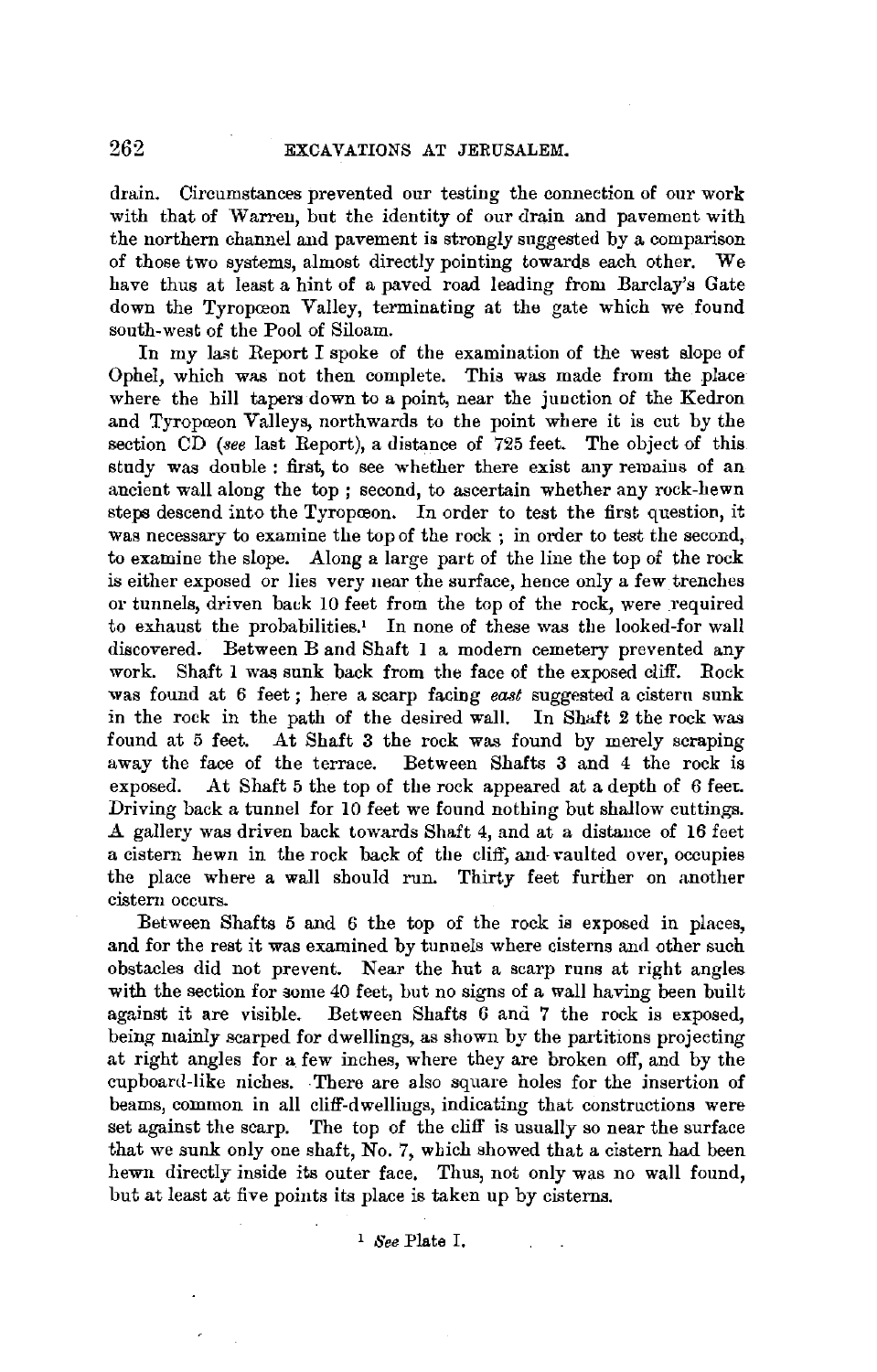

To face page 262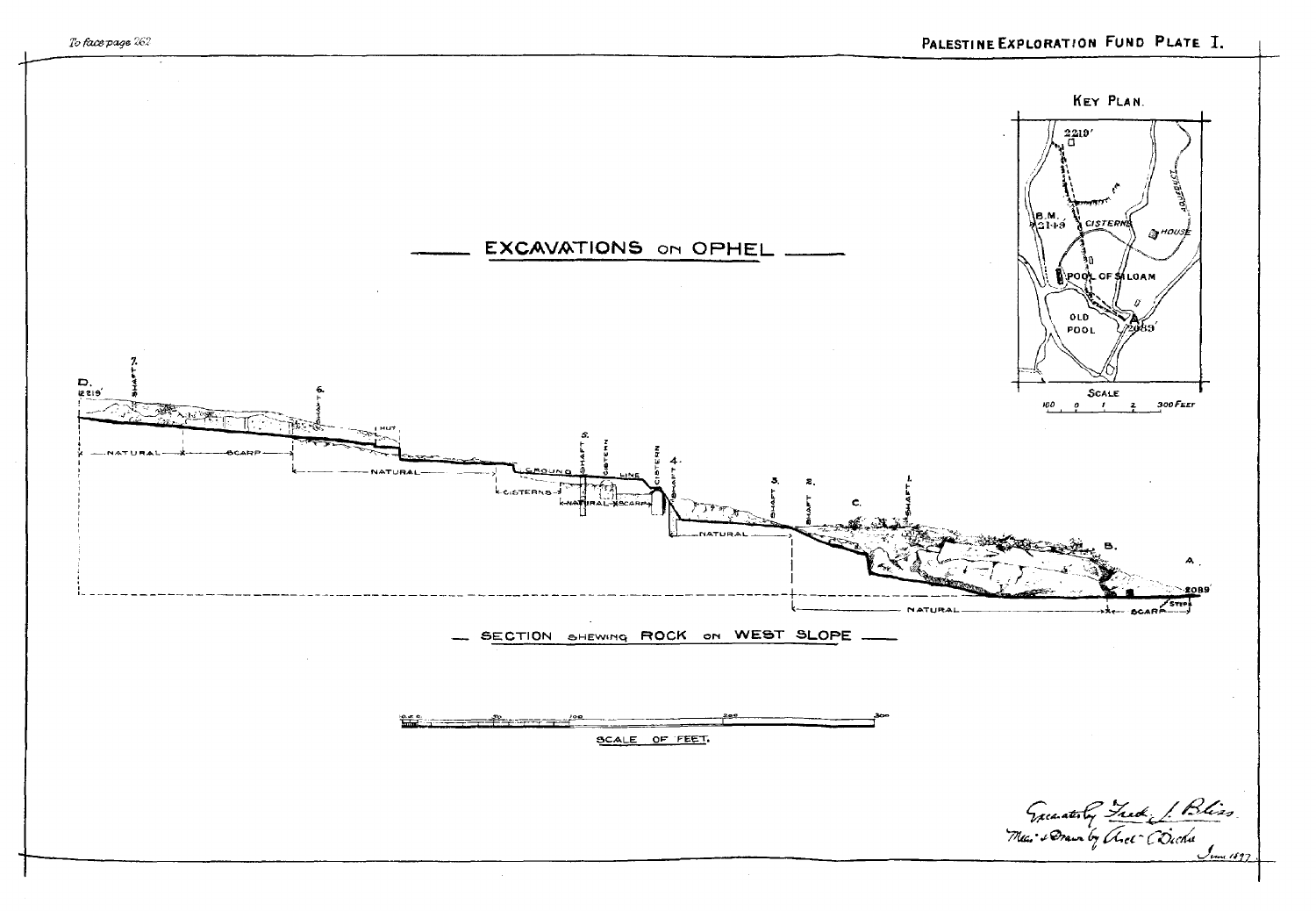Jn order to determine whether rock-hewn steps led down from the hill to the valley, an examination of the slope was necessary. This was carefully made along its whole leugth from A to D. From A to B the rock is scarped, but from B to C the exposed cliff shows no signs of tooling. Between C and Shaft 4 the rock, in places exposed and for Between C and Shaft 4 the rock, in places exposed and for the rest examined by tunnels, was all seen to be unworked. That the natural cliff continues north is shown in Shafts 4 and 5, where it is respectively 25 feet and 21 feet high. At these depths it breaks out level for a few feet, but this may only indicate a ledge in the cliff. A tunnel was driven from Shaft 4 to 5. For the first 13 feet the rock is cut for a cistern, which partly projects from the cliff, beyond this for 23 feet the rock is scarped.' At that point it breaks out for 3 feet and then the natural face continues, back of which is the cistern described before. Beyond Shaft 5 the same natural face was traced for 14 feet, when operations were interrupted by three small cisterns, two of them containing water. From the last of these to the hut the rock crops up, but as the top had been recently blasted away, we cut a trench along it deep enough for us to see that it sloped down in a natural condition. Between the hut and the scarped cliff an examination by tunnels showed the rock to be unworked. In the scarp-plainly cut for dwellings-no signs of steps were found. To recapitulate : between A and D the greater part of the cliff is quite unworked, and where cuttings occur, these appear clearly to have been made for dwellings or cisterns. The portions of the cliff which are naturai and those whicb. are scarped are indicated on the section.

At A, however, an interesting discovery was made. At the point where the road which leads down from Ophel approaches the dam-wall of the Old Pool, Mr. Dickie called my attention to two paving stones at different levels which suggested that steps might occur at this point. Setting some men to dig there we found a flight of five steps terminating in a paved platform. The breadth of treads is uniformly 15 inches, the height of the risers is 10 inches. The steps are laid in mortar, are well polished by use, and are dressed with the chisel pick. Unfortunately this excavation was not undertaken till the day before the closing of the work, hence several points were left undecided. The trench down the steps was dug parallel to the scarp of the cliff, some 18 feet away, but I think it highly probable that they extended to the scarp. Their limit in the other direction was not ascertained, but we may safely assume that: they were at least 18 feet broad. The platform may be simply a break in the stairway, which is pointing in a north-westerly direction to the flight of eight steps we found descending from the south to the court $\cdot$ : yard in front of the original Pool of Siloam.<sup>2</sup> It is very annoying that time forbade our pulling up the steps to see whether rock-hewn steps

 $<sup>1</sup>$  As plaster occurs on the scarp we may have here another cistern.</sup>

<sup>2</sup>*See* general plan in January *Quarterly Statement,* 1897, and plate facing p. 14.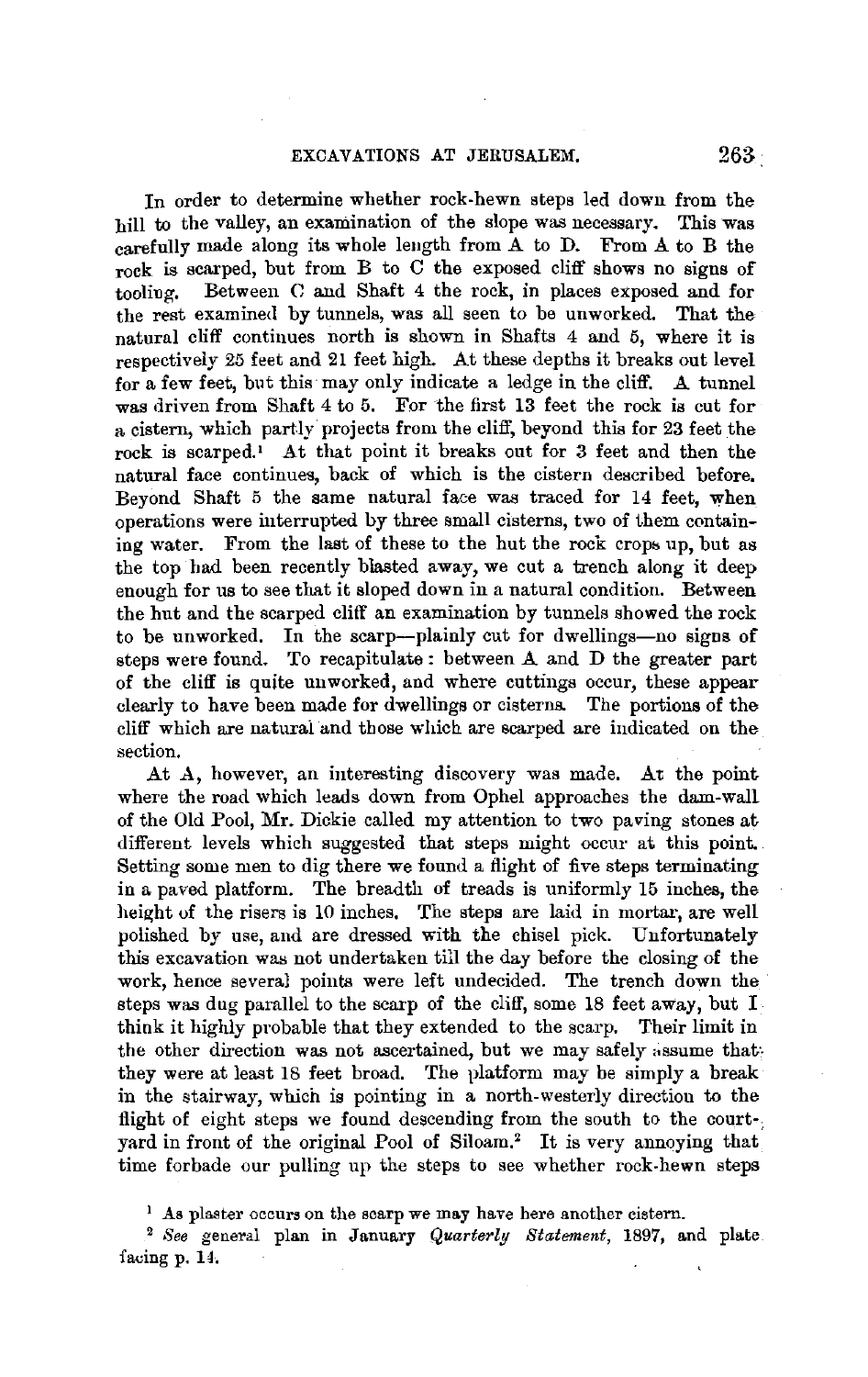underlie them. They occupy the place where it is reasonable to expect the "stairs that go down from the City of David."

We read in Nehemiah iii, 15, that the section repaired by Shallun included the Fountain Gate, the wall of the Pool, and extended as far as these stairs, which would naturally be expected at a point near the wall. The steps we have just discovered occur inside the city and near the angle of the wall that we discovered turning up Ophel.

In the last *Quarterly,* p. 180, I mentioned a large clearance which we made south of the curve formed by the Siloam Tunnel before it enters the Pool of Siloam, stating that it had been suggested that the tombs of the Kings might be looked for within the curve. I should have added that the suggestion came from M. Clermont-Ganneau. His views were published in the "Revue Uritique," of November 7th, 1887, pp. 336-340. I had not the article by me and I find since that he indicated the region to the *north* of the curve. When on the spot it seemed to me that the argument would equally well apply to the region to the *south* of the curve, and it was here that I made my clearance to the rock, marked on the plan in the last *Quarterly*. As  $\overline{I}$  have said, no entrance to tombs was found, but I am now able to publish a plan<sup>1</sup> of the area excavated, the breadth of which was 44 feet (erroneously stated at 36 feet in the last report) and the average length 100 feet. The rock, seen *over* the whole area, has an average depth of 12 feet from the surface. Almost everywhere it bears the marks of tooling. Many of the cuttings were made simply for quarrying stones, and such are not indicated in the plan. Many rock-cut dwellings and cisterns were found, but parts of even these had been quarried away.

Chamber 1 had been seen by Dr. Guthe in a trench across this field. <sup>2</sup> It is approached by rock steps from the south. In the south-west corner of its floor is a round hole, 18 inches in diameter and 14 inches deep. On sounding its floor we found no indication of a cavity below. The east and west sides have been covered with plaster, and have an inward batter for 9 feet, where a ledge 8 inches in breadth occurs. Below the ledge the walls curve inwards. Along the ledge there is a single course of masonry, slightly curved, which suggest that the lower part of the chamber had been arched over. The height of the key-stone of such an arch above the floor would have been 6 feet 6 inches.

In the south-west angle of Chamber 2 is a circular hole similar to that in Chamber 1. South of Chamber 2 is a cistern, stepped down from the landing, similar to many cisterns found by ns on the Western Hill. These steps are covered with two coats of plaster, the inner composed of chips **and** ashes, the outer of chips and earth. The broken arch shown **in**  Section CD indicates that the cistern had been entirely hewn in the

1 *See* Plate II.

<sup>2</sup>For his section of this chamber, called by him a cistern, *see* Plate I in -connection with the "Zcitschrift des Deutschen Palestina-Vereins," 1882, Band V, Heft 4.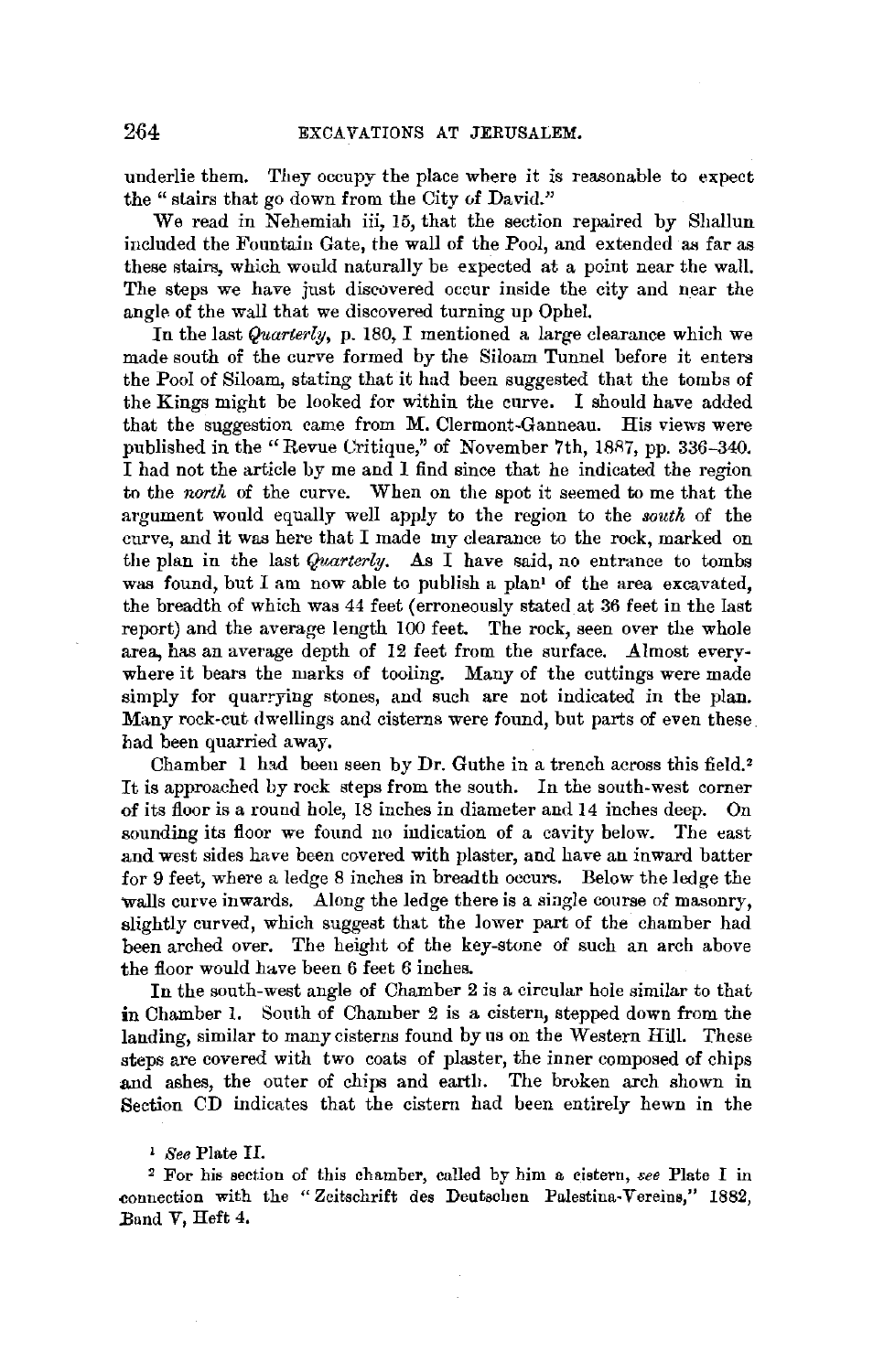

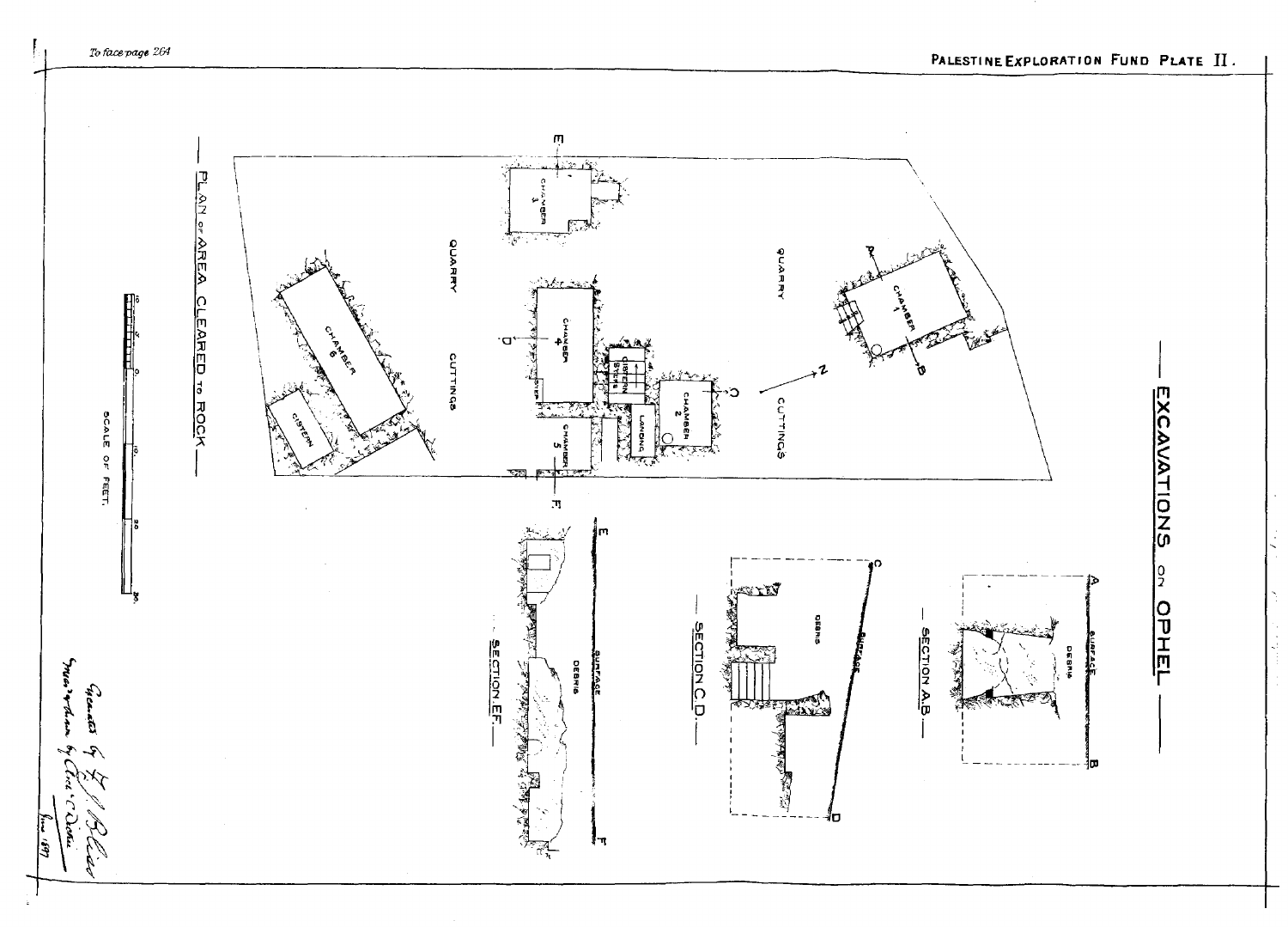rock. In the north walls of Chambers 3 and 4 are niches, the one in the former being 3 feet 9 inches deep. On the scarped sides of Chamber 6 and of the cistern to the south of it run rude masonry walls, probably of later construction. The floor and sides of the cistern are plastered. The descent into most of these chambers must have been by a ladder. It seems probable that they once had rock-cut roofs, since quarried away.

The types of pottery found in the *debris* above these rock cuttings were chiefly Roman, including tiles and the common ribbed ware. There were two Byzantine lamps, and some bits of Jewish jars occurred. Many coins were found. The task of cleaning them was kindly undertaken by Mr. Herbert Clarke, of Jerusalem, who was able to identify 21, the rest being so corroded that nothing could be made of them. Fifteen of these certainly are not later than the first century  $\Lambda$ . I append a list :-

- 1. Half shekel of Simon Maccabæus, year 3 (B.C. 141 or 145). Very well preserved, *See* Madden's "Jewish Coinage," p. 44, No. 6.
- 2-3. Coins of Herod Agrippa I ( $A.D. 37-44$ ).
	- 4. Coin of Felix, Procurator. Date of coins, fourteenth year of Claudius (A.D. 54-55).
- 5-6. Coins of Felix, Procurator. Date of coins, fifth year of Nero  $(A.D. 58-59).$
- 7-14. Coins of First Revolt, second year (May A.D. 67 to May A.D. 68).

15. Coin of First Revolt, third year (May A.D. 68 to May A.D. 69).

16-20. Roman coins, not further identified.

**21.** An Arab coin.

I also began a clearance to the north of the curve, but, owing to the unexpected depth of the soil and to the expiration of the permit, this had to be abandoned before much progress was made. However, immediately to the north of the house included in the curve *(see* key plan in Plate I), in an area measuring, roughly speaking, 80 feet by 40, the rock has been quarried away in modern times. Some soil has since accumulated over the area, but the peasants informed me that nothing had been discovered there resembling a pit entrance to a tomb.

Some 250 feet south of the Aksa Mosque, and immediately east of the Hakûrat el Khâtûnîye, where the city wall turns north to join the Haram area, there are six olive trees arranged roughly in the form of a semicircle. This same rude semicircular form may be observed in the surface contours immediately behind the trees, the ground sloping towards a common centre with a radius which may be roughly taken at 100 feet. As the appearance of the ground suggests that a theatre might be buried beneath the surface, I was instructed to make an excavation at this point. Accordingly I sank three shafts to the rock, near C, E, and G (see Plate III), with the intention of pushing a tunnel from each one to the central point A, in order to find out the slope of the rock, and especially to see whether it was cut in the form of seats or had seats built upon it. In the first shaft *(see* Section AE), sunk some 20 feet north of E, rock was struck at a depth of 4 feet. Between this point and E it was found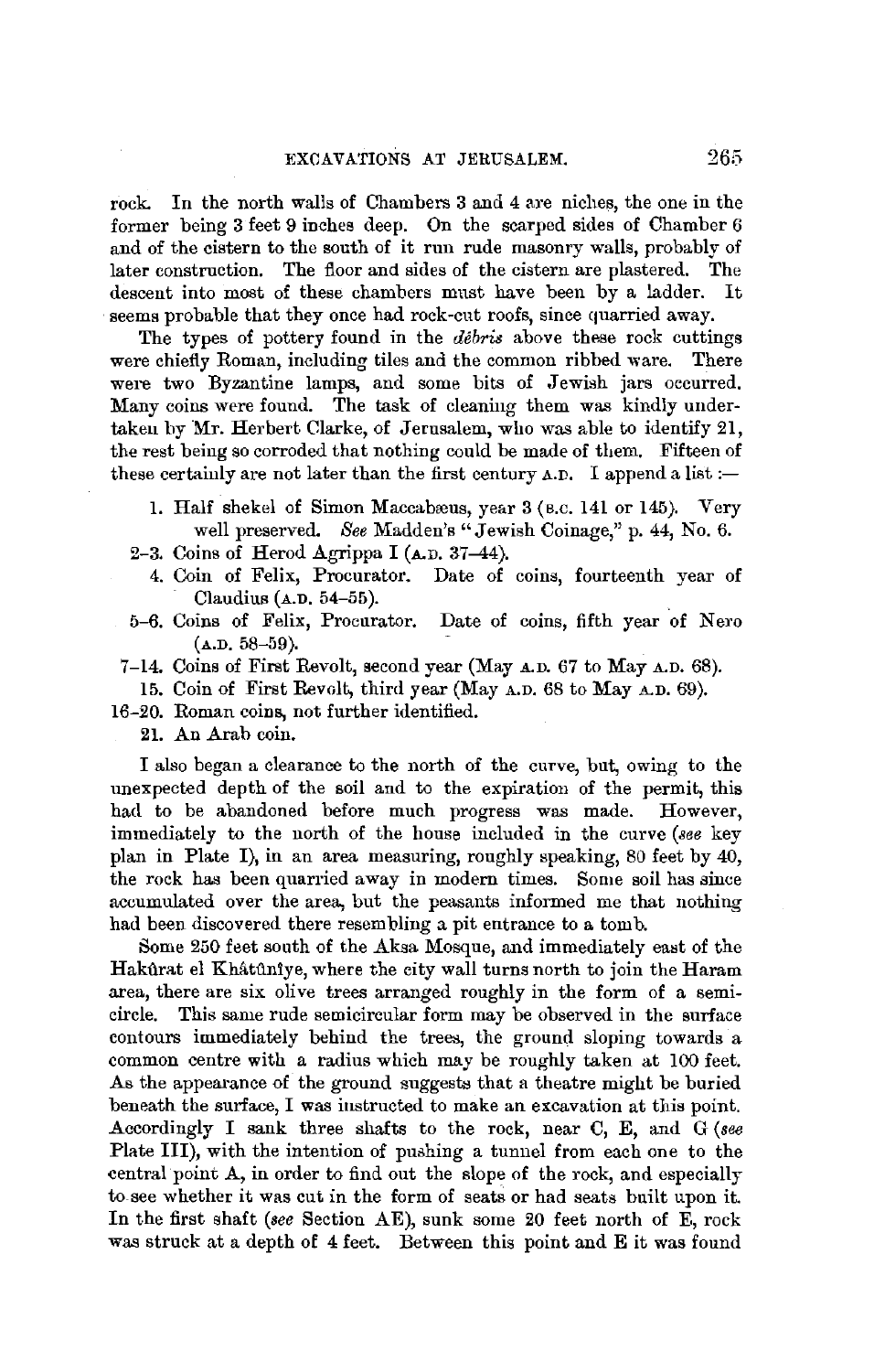to have the same slope as the surface and to be, for the most part, in a natural, unworked condition, having the virgin earth clinging to it. At E the rock descends in a perpendicular worked scarp, 17 feet 6 inches high. From the face of this scarp we continued our tunnel towards the south. For 19 feet the rock slopes gently, when another small scarp occurs pointing north-west, thus running at right angles with the lofty scarp. From the face of this second scarp the rock slopes gently towards .A, falling only 3 feet in 47. Meanwhile, to save time, we had sunk another shaft at A, finding the rock at a depth of 15 feet, and had pushed north to meet the other tunnel. Resting immediately on the rock we found a concrete flooring, some 15 inches thick, extending north for 31 feet, and bounded on the south by a thin wall of masonry, forming an angle at **A.** 

In the shaft at C rock was struck at a depth of 12 feet. Here was found the corner of a wall running north. This was found to belong to a system of chambers, to be described later, as the main purpose of the shaft was to examine the rock between C and A *(see Section A* to D). At the west of the shaft an angle of a scarp was found *(see* Plate III, plau) from 5 to *6* feet high. Sinking to the base of this, we pushed along the side that faces north for 23 feet to B, where the rock drops abruptly for 8 feet 6 inches, though here it is unworked. As the rock at the base of this drop is only 5 feet higher than the rock at A, giving a fall between the two points of only 1 in 10, and as time was very precious, we did not make the connection.

In the shaft at G we found rock at a depth of **17** feet. Our intention of pushing a tunnel straight to A (along the radius of our supposed theatre) was at first frustrated by a wall so solid that we did not attempt to break through it, but followed along its face to H. Here, however, we found this wall butting up against another of equal hardness. Accordingly, we broke through the first wall, which, notwithstanding its solidity, has no great. thickness, and followed the rock, in which cisterns were hewn, to four rock-hewn steps, the lowest of which has the level of the rock at A *(see* Section A to G). This stairway is only 8 feet wide, and the treads vary in breadth, but the rises are all 13 inches. As the plan shows, the descent is towards the north-west, The slight height of the steps, as well as their direction, shows that they had not formed seats for a theatre, as in that case the incline should have been southwest, towards A.

The results of our work along these three radii, AC, AE, and AG, may be summed up as follows :-(I) No signs were found of cuttings in the rock corresponding to tiers of seats in a theatre, and the virgin soil clinging to rock from E 20 feet north shows that the rock here had never thus been cut. (2) No signs were found of foundations of seats built on the rock. (3) Though the fall of the rock along the three radii would have rendered the construction of a theatre easy, yet the entire absence of any signs of such a construction makes it appear improbable that a theatre has ever existed here.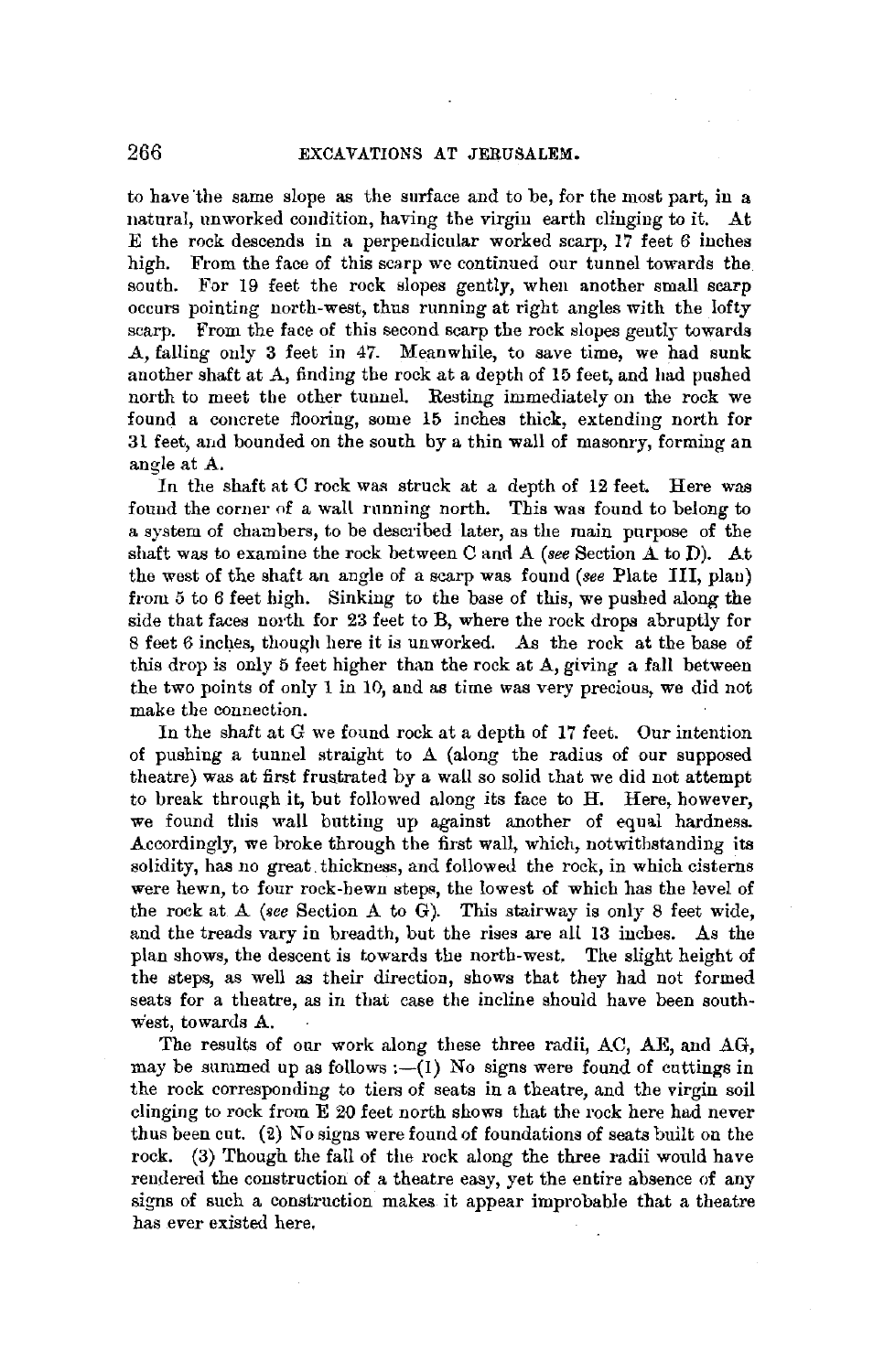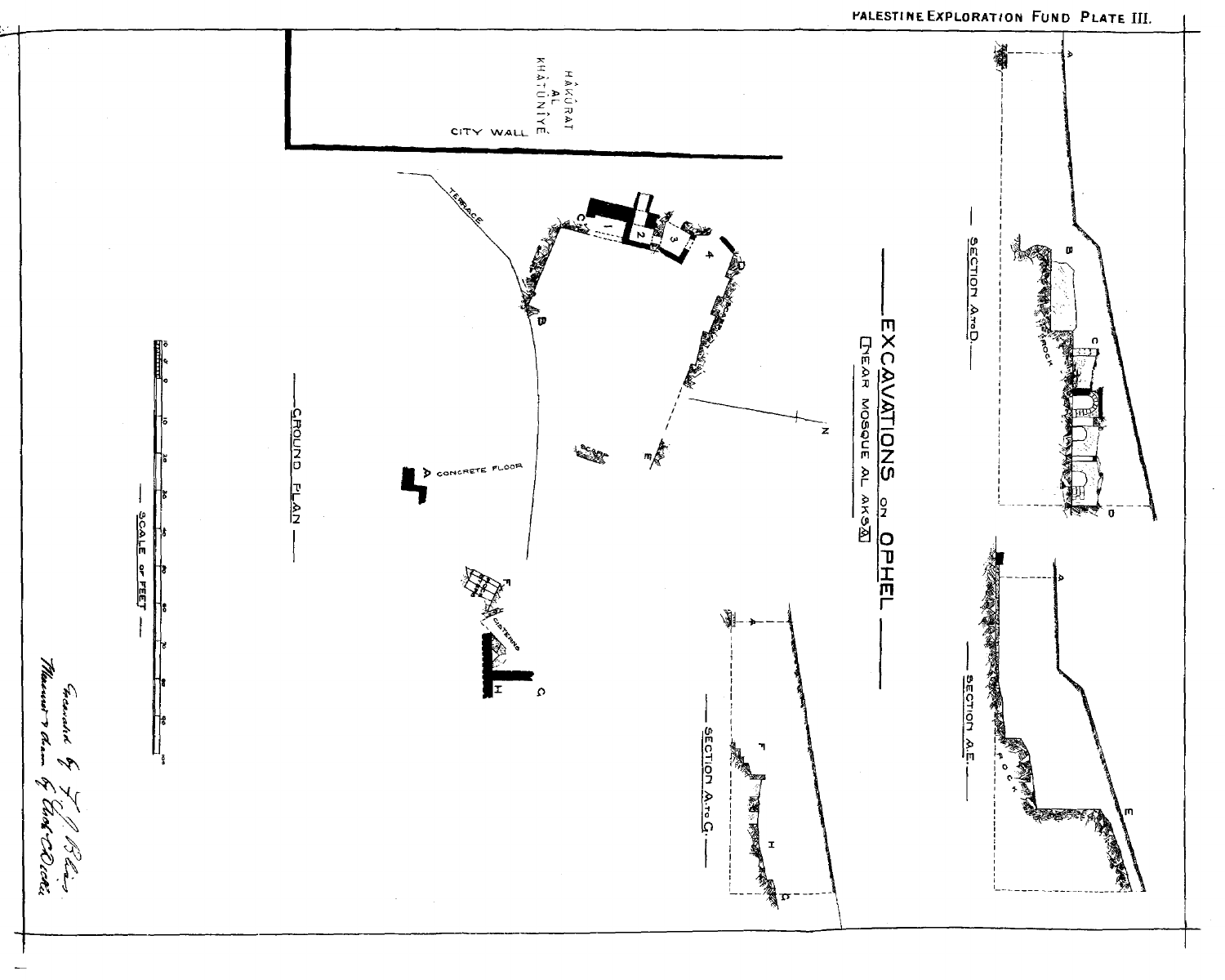I may now describe the curious dwellings found by following to the north the wall struck at C. The entrance to Chamber 1 may have been at C, the offset in the wall representing the jamb of a door. The east wall was not seen, and is only dotted in on the plan; but the chamber could not have been wide, as it is roofed with slabs about a yard broad. Nothing was found on top of the slabs. The west wall is covered with plaster. Signs of mosaic were seen in a narrow channel passing out of the supposed doorway at C. Breaking through the north wall (which is not boncled with the west wall, is not plastered, and seems to be of later construction) we found ourselves in Chamber 2, which measures only 6 feet 6 inches by 5 feet. The west side consists of a circular archway of masonry, the apex of which is 6 feet 3 inches above the floor, leading into a passage or drain, 3 feet wide, having masonry walls and covered with slab& This passage we did not explore. The north side of Chamber 2 consists of scarped rock with an opening 2 feet 4 inches wide, having a circular head, the apex being 6 feet from the floor. In Chamber 3 the roof and the walls to west and south are all of rock, masonry walls, similar to the south and east walls of Chamber 2, forming the east and north sides. In the west side an opening with circular head (whose apex is only 4 feet from the floor) leads into a passage which we had no time to follow. Passing through an opening in its north wall we came into Chamber 4, the limits of which we did not ascertain. The west side is partly of rock, partly of masonry, with an opening similar to that in Chamber 3. The north side consists of a scarp *(see* plan), which was traced for 38 feet towards the east, beyond which point it seems to run on, being in line with the high scarp at E, though the level of its base is 9 feet higher than that of the latter. In this scarp are niches 5 feet 6 inches wide and 14 inches deep, one of them having a circular head. Beyond the second niche the scarp bends inward, but soon .returns to the line by an offset. Plain white mosaic, occurring at two different levels, was observed *in situ* on the rock floor.

From the above description it will be seen that not much can be told as to the use of these chambers. We have evidently three periods. First, the rock-cut chambers which may originally have served as tombs. Second, the plastered wall at C. Third, the other masonry walls, with the mosaic floorings, the slabs covering Chamber 1, and perhaps the passage or drain leading west from Chamber 2. The third period appears to be Roman or Byzantine. Our object in examining the top of the slabs over Chamber 1 was to ascertain whether any seats were built upon them, the idea being that possibly the chambers might represent dressing rooms of the theatre. As I have said, nothing was found. The pottery in the *débris* was all late.

At the side of the road leading west from the Tomb of the Virgin, in the Valley of Jehoshaphat, at the point where it turns to the north, Dr. Flinders Petrie observed, in 1890, several irregular rock-hewn steps, pointing about west to the Bab al Asbat, at the north-east angle of the Haram area. I was instructed to ascertain whether these steps led up